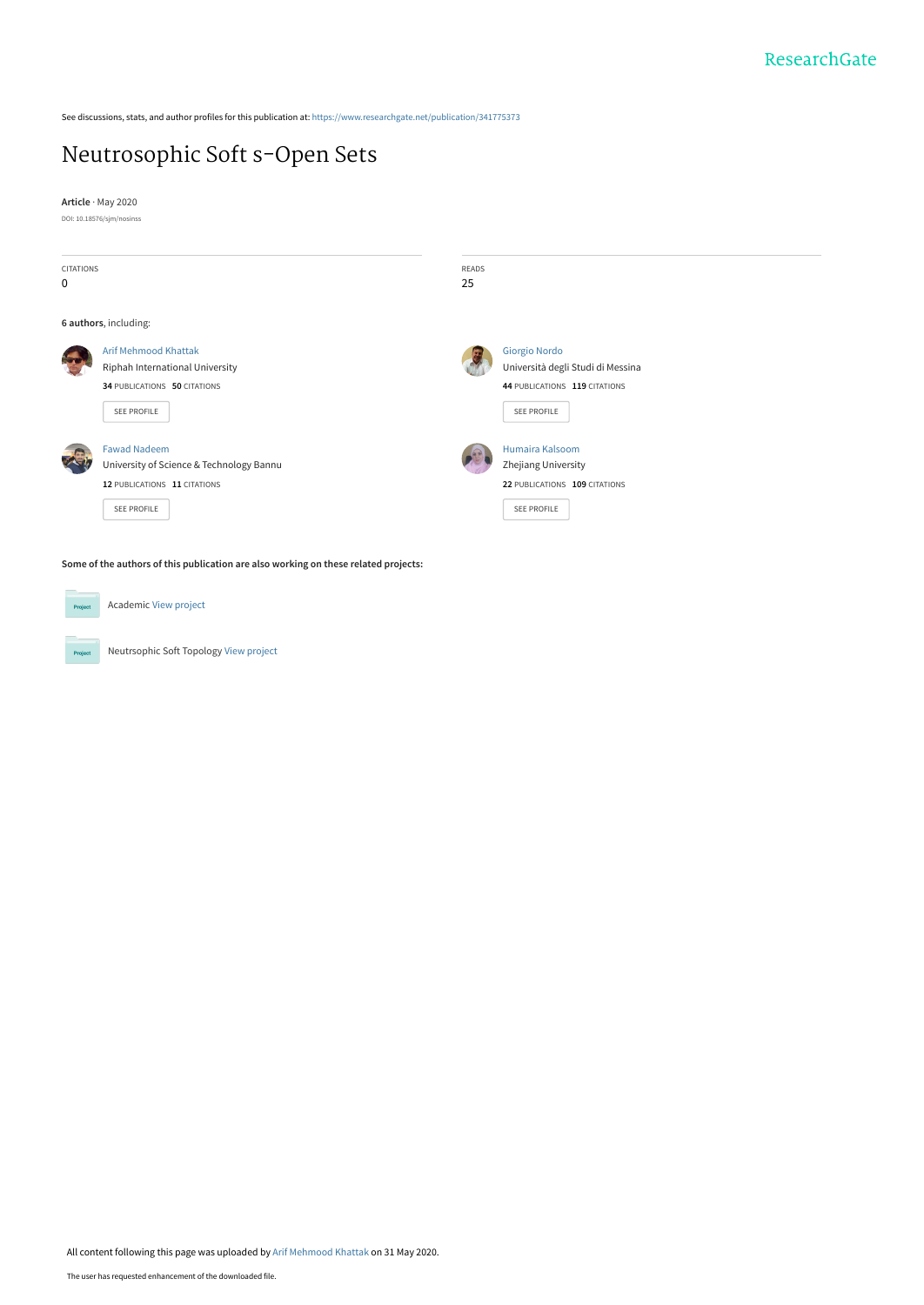

Sohag Journal of Mathematics *An International Journal*

<http://dx.doi.org/10.18576/sjm/nosinss>

# **Neutrosophic Soft s-Open Sets**

*Arif Mehmood* [1](#page-8-0),<sup>∗</sup> *, Giorgio Nordo* [2](#page-9-0) *, Fawad Nadeem* [3](#page-9-1) *, Humaira Kalsoom* [4](#page-9-2) *, Shamoona Jabeen*[5](#page-9-3) *and Mehak Gul*[6](#page-9-4)

<sup>1</sup>Department of Mathematics and Statistics, Riphah International University Sector I-14, Islamabad, Pakistan

<sup>2</sup>MIFT - Dipartimento di Scienze Matematiche e Informatiche, Scienze Fisiche e Scienze della Terra, Università di Messina, Italy

<sup>3</sup>Department of Mathematics, University of Science and Technology Bannu, Khyber Pakhtunkhwa, Pakistan

<sup>4</sup>School of Mathematical Sciences, Zhejiang University, Hangzhou 310027, China

<sup>5</sup>School of Mathematics and Systems Science, Beihang University Beijing, China

<sup>6</sup>Department of Mathematics, University of Science and Technology Bannu, Khyber Pakhtunkhwa, Pakistan

Received: 23 Mar. 2020, Revised: 23 Apr. 2020, Accepted: 3 May 2020 Published online: ...

Abstract: This paper concerns the study of the notions of neutrosophic soft s-open set, neutrosophic soft s-neighborhood and neutrosophic soft s-separation axioms in neutrosophic soft topological spaces. By using such notions and that of neutrosophic soft point, we study the separation axioms  $s-T^i$  (with  $i=0,...4$ ), the s-regular and the s-normal neutrosophic soft topological spaces by proving some relationships between these classes of spaces and other results concerning hereditary and subspaces.

Keywords: Neutrosophic soft set, Neutrosophic soft point, Neutrosophic soft s-open set, Neutrosophic soft s-neighborhood, Neutrosophic soft s-separation axioms

#### 1 Introduction

The traditional fuzzy sets is characterized by the membership value or the grade of membership value. Some times it may be very difficult to assign the membership value for a fuzzy sets. Consequently, the concept of interval valued fuzzy sets was proposed to capture and grip the uncertainty of grade of membership value. In some real-life problems in expert system, belief system, information fusion and so on, we must consider the truth-membership as well as the falsity-membership for a proper description of an object in an uncertain, ambiguous environment.

Neither the fuzzy sets nor the interval valued fuzzy sets are able to represent and manage these kinds of scenarios. The importance of intuitionistic fuzzy sets has come into play in such a dangerous situation. The intuitionistic fuzzy sets can only handle the incomplete information considering both the truth-membership or association (or simply membership) and non-membership values. It does not handle the indeterminate and inconsistent information which exists in belief system.

Smarandache [\[1\]](#page-8-1) introduced the new concept of neutrosophic set which is a mathematical tool for handling problems involving imprecise, indeterminacy,

and inconsistent data. This theory is a straightforward generalization of crisp sets, fuzzy set theory [\[2\]](#page-8-2), intuitionistic fuzzy set theory [\[3\]](#page-8-3), etc. Numerous researchers from different areas of mathematics have contributed to the development of neutrosophic sets theory with their work (see for example  $[4,5]$  $[4,5]$ ). Many practical problems in economics, engineering, environment, social science, medical science, etc. can not be dealt by classical techniques, because such methods have heritable complexities. These complexities may be taking birth due to the insufficiency of the theories of parametrization tools. Each of these theories has its intrinsic difficulties, as was noted by Molodtsov [\[6\]](#page-8-6).

Molodtsov originated an absolutely modern access to cope with uncertainty and vagueness and applied it progressively in different directions such as smoothness of functions, game theory, operations research, Riemann integration, Perron integration, and so on. Honestly, Theory of soft sets is free from the parameterization meagerness syndrome of fuzzy set theory and is a great tool for dealing with uncertainty.

Shabir and Naz [\[7\]](#page-8-7) first floated the notion of soft topological spaces, which are defined over an initial universe of discourse with a fixed set of parameters, and showed that a soft topological space gives a

<sup>∗</sup> Corresponding author e-mail: mehdaniyal@gmail.com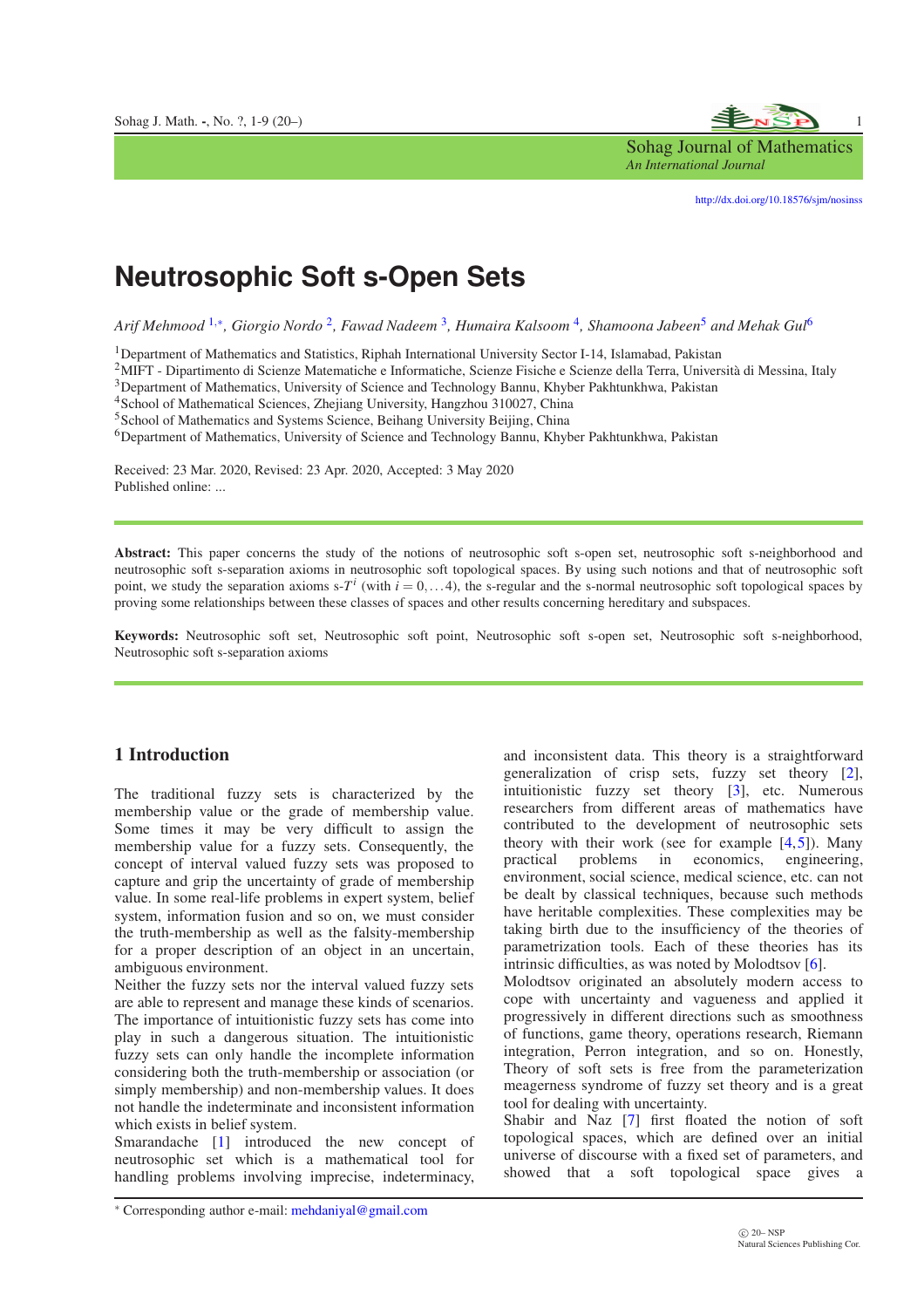parameterized family of topological structures. Other theoretical studies on soft topological spaces have been carried out by numerous authors  $[8, 9, 10, 11]$  $[8, 9, 10, 11]$  $[8, 9, 10, 11]$  $[8, 9, 10, 11]$  $[8, 9, 10, 11]$  $[8, 9, 10, 11]$ .

The combination of neutrosophic set with soft sets was first introduced by Maji  $\begin{bmatrix} 12 \\ 12 \end{bmatrix}$  who defined a new mathematical notion called Neutrosophic soft set, which was later improved by Deli and Broumi [\[13\]](#page-8-13). Further development of the theory consisted of the introduction of a new mathematical structure known as neutrosophic soft topological spaces, which were first defined and investigated by Bera in [\[14\]](#page-8-14).

Guzide [\[15\]](#page-8-15) attempted to bring together the areas of spheres,soft real numbers and soft points. Relating spheres to soft real numbers and soft points provides a natural and intrinsic construction of soft spheres. Guzide [\[16\]](#page-8-16) introduced and investigated the theory of soft topological space generated by L-soft sets by using some restricted and extended intersections on L-soft sets. Guzide [\[17\]](#page-8-17) discussed soft point's soft matrix form which were not described before for each set of parameters. The matrix representation of soft points is useful for storing all soft points that can be obtained in all different parameters. That soft matrix provides every soft point that changes with each parameter that takes place in a soft set and enables detailed examination in application of soft set theory. Guzide [\[18\]](#page-8-18) discussed comparative research on the definition of Soft Point.

A. M. Khattak et al. [\[19,](#page-8-19)[20\]](#page-8-20) continued the investigation on soft bi-topological structures. by discussing weak separation axioms and other separation axioms soft bi-topological space with respect to crisp points and soft points of the spaces respectively. A. M. Khattak et al. [\[21,](#page-8-21) [22,](#page-8-22) 231 continued the study by introducing the notions of generalized and most generalized neutrosophic soft open sets in neutrosophic soft topological structures and discussing their properties with respect to soft point of the space.

The first aim of this article concerns the study of the notions of neutrosophic soft s-open set, neutrosophic soft s-neighborhood, neutrosophic soft s-closed set and neutrosophic soft s-separation axioms in neutrosophic soft topological spaces. Later on, are discussed some interesting results related to these newly defined concepts with respect to soft points. Finally, we use the notions of s-separation axioms in order to obtain some results on neutrosophic soft topological spaces with respect to soft points. Furthermore, properties of neutrosophic soft  $\int \sin^2 t \cdot \sin^2 t \cdot d\theta$  = 0, 1, 2, 3, 4), some relationships between them, as well as issues concerning hereditary and subspaces are discussed.

We hope that these results will best fit for future study on neutrosophic soft topology to carry out a general framework for practical applications.

#### 2 Preliminaries

In this section we present some basic definitions concerning the theories of soft sets, neutrosophic sets and neutrosophic soft sets.

Definition 2.1. [\[1\]](#page-8-1) A neutrosophic set A on the universe set X is defined as:

$$
A = \{ \langle x, T^A(x), I^A(x), F^A(x) \rangle : x \in X \},
$$

where T, I,  $F: X \to ]-0, 1^+[$  and  $-0 \leq T^A(x) + I^A(x) +$  $\mathcal{F}^A(x) \leqq 3^+$ .

Definition 2.2. [\[6\]](#page-8-6) Let X be an initial universe, E be a set of all parameters, and  $P(x)$  denote the power set of X. A pair  $(F, E)$  is called a soft set over X, where *F* is a mapping given by  $F: E \to P(X)$ . In other words, the soft set is a parameterized family of subsets of the set X. For  $\lambda \in E$ ,  $F(\lambda)$  may be considered as the set of  $\lambda$ -elements of the soft set  $(F, E)$ , or as the set of  $\lambda$ -approximate element of the set, i.e.

$$
(F, E) = \{ (\lambda, F(\lambda)) : \lambda \in E, F : E \to P(X) \}.
$$

The notion of neutrosophic soft set first defined by Maji [\[12\]](#page-8-12), was later modified by Deli and Broumi [\[13\]](#page-8-13) as given below:

Definition 2.3. [\[13\]](#page-8-13) Let X be an initial universe set and E be a set of parameters. Let  $P(X)$  denote the set of all neutrosophic sets of X. Then a neutrosophic soft set  $(F, E)$  over X is a set defined by a set valued function  $\overline{F}$ representing a mapping  $\widetilde{F}: E \to P(X)$ , where  $\widetilde{F}$  is called the approximate function of the neutrosophic soft set  $(\widetilde{F}, E)$ . In other words, the neutrosophic soft set is a parameterized family of some elements of the set P(X) and therefore it can be written as a set of ordered pairs:

$$
(\widetilde{F}, E) = \{ (\lambda, \langle x, T^{\widetilde{F}}(\lambda)(x), I^{\widetilde{F}}(\lambda)(x), F^{\widetilde{F}}(\lambda)(x) \rangle : x \in X) : \lambda \in E \},
$$

where  $T^{\tilde{F}(\lambda)}(x)$ ,  $I^{\tilde{F}(\lambda)}(x)$ ,  $F^{\tilde{F}(\lambda)}(x) \in [0, 1]$  are respectively called the truth-membership, indeterminacy-membership, and falsity-membership function of  $\widetilde{F}(\lambda)$ . Since the supremum of each T, I, F is 1, the inequality  $0 \leq T^{\tilde{F}(\lambda)}(x) + I^{\tilde{F}(\lambda)}(x) + F^{\tilde{F}(\lambda)}(x) \leq 3$  is obvious.

**Definition 2.4.** [\[14\]](#page-8-14) Let  $(\widetilde{F}, E)$  be a neutrosophic soft set over the universe set X. The complement of  $(\widetilde{F}, E)$  is denoted by  $(\widetilde{F}, E)^c$  and is defined by:

$$
(\widetilde{F}, E)^c = \{ (\lambda, \langle x, F^{\widetilde{F}(\lambda)}(x), 1 - I^{\widetilde{F}(\lambda)}(x), T^{\widetilde{F}(\lambda)}(x) \rangle : x \in X) : \lambda \in E \}.
$$
  
It is obvious that  $((\widetilde{F}, E)^c)^c = (\widetilde{F}, E).$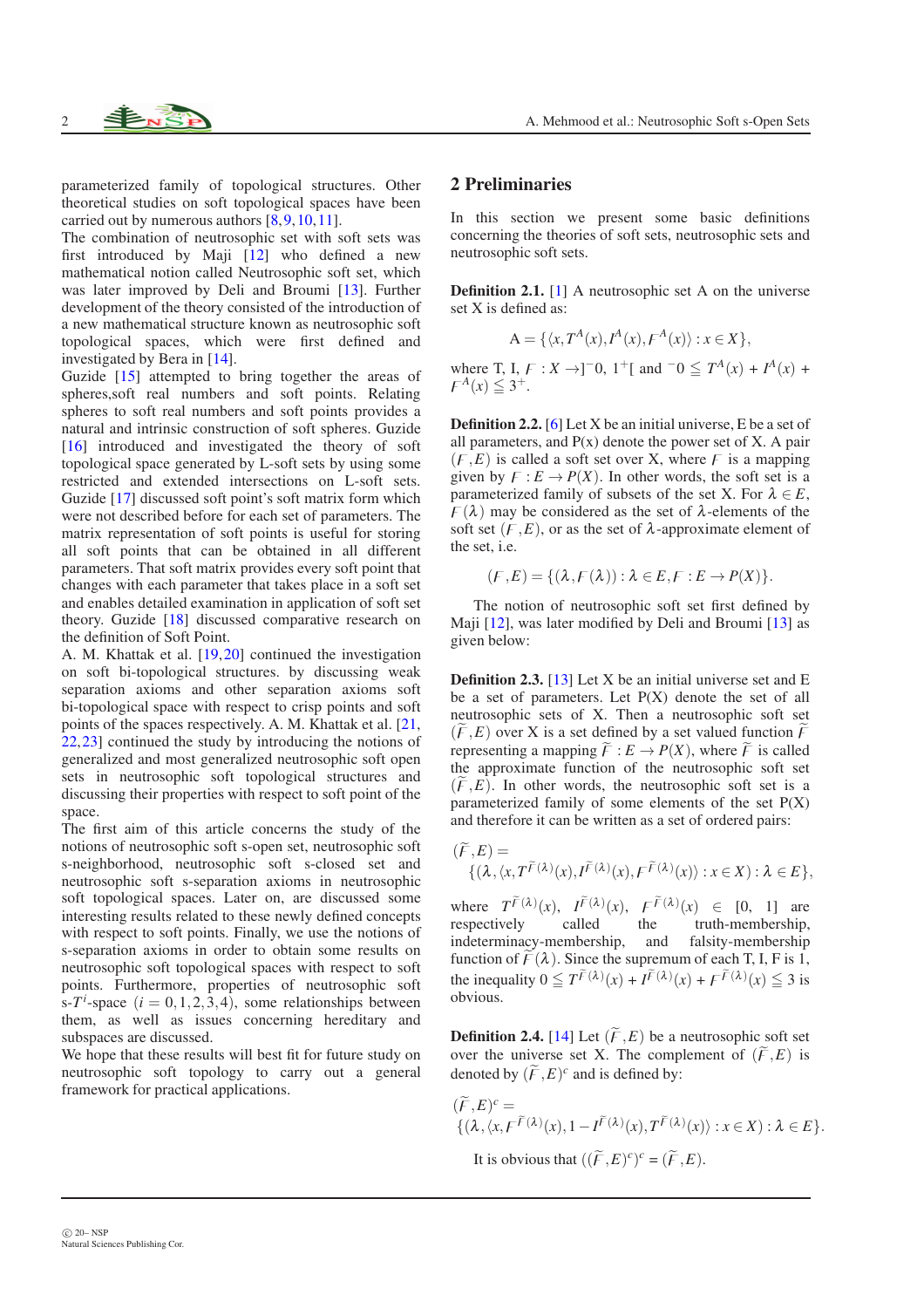**Definition 2.5.** [\[12\]](#page-8-12) Let  $(\widetilde{F}, E)$  and  $(\widetilde{G}, E)$  be two neutrosophic soft sets over the universe set X.  $(\widetilde{F}, E)$  is said to be a neutrosophic soft subset of  $(\widetilde{G}, E)$  if  $T^{\widetilde{F}(\lambda)}(x)$  $\leq T^{\tilde{G}(\lambda)}(x), \quad I^{\tilde{F}(\lambda)}(x) \leq I^{\tilde{G}(\lambda)}(x), \quad F^{\tilde{F}(\lambda)}(x) \geq$  $F^{G(\lambda)}_{\sim}(x), \forall \lambda \in E, \ \forall x \in X$ . It is denoted by  $(\widetilde{F}, E) \subseteq$  $(\widetilde{G}, E)$ .  $(\widetilde{F}, E)$  is said to be neutrosophic soft equal to  $(G, E)$  if  $(F, E)$  is a neutrosophic soft subset of  $(G, E)$ and  $(\widetilde{G}, E)$  is a neutrosophic soft subset of  $(\widetilde{F}, E)$ . It is denoted by  $(\widetilde{F}, E) = (\widetilde{G}, E)$ .

### 3 Neutrosophic Soft Points and Related **Characteristics**

In this section, some important definitions related to the special class of entities called as neutrosophic soft points as well as the concerned results are addressed. This part is a starting point for the content of the next section.

**Definition 3.1.** Let  $(\widetilde{F}^1, E)$  and  $(\widetilde{F}^2, E)$  be two neutrosophic soft sets over universe set X. Then, their union is denoted by  $(\widetilde{F}^1, E) \sqcup (\widetilde{F}^2, E) = (\widetilde{F}^3, E)$  and is defined by:

$$
\begin{aligned} &(\widetilde{F}^3,E)=\\ &\{(\lambda,\langle x, T^{\widetilde{F}^3(\lambda)}(x), I^{\widetilde{F}^3(\lambda)}(x), F^{\widetilde{F}^3(\lambda)}(x)\rangle:x\in X):\lambda\in E\}, \end{aligned}
$$

where:

$$
T^{\widetilde{F}^3(\lambda)}(x) = \max \{ T^{\widetilde{F}^1(\lambda)}(x), T^{\widetilde{F}^2(\lambda)}(x) \},
$$
  
\n
$$
I^{\widetilde{F}^3(\lambda)}(x) = \max \{ I^{\widetilde{F}^1(\lambda)}(x), I^{\widetilde{F}^2(\lambda)}(x) \},
$$
  
\n
$$
F^{\widetilde{F}^3(\lambda)}(x) = \max \{ F^{\widetilde{F}^1(\lambda)}(x), F^{\widetilde{F}^2(\lambda)}(x) \}.
$$

**Definition 3.2.** Let  $(\widetilde{F}^1, E)$  and  $(\widetilde{F}^2, E)$  be two neutrosophic soft sets over the universe set X. Then their intersection is denoted by  $(\widetilde{F}^1, E) \sqcap (\widetilde{F}^2, E) = (\widetilde{F}^3, E)$ and is defined by:

$$
\begin{aligned} &(\widetilde{F}^3,E)=\\ &\{(\lambda,\langle x, T^{\widetilde{F}^3(\lambda)}(x), I^{\widetilde{F}^3(\lambda)}(x), F^{\widetilde{F}^3(\lambda)}(x)\rangle : x\in X): \lambda\in E\}, \end{aligned}
$$

where:

$$
T^{\widetilde{F}^3(\lambda)}(x) = \min \{ T^{\widetilde{F}^1(\lambda)}(x), T^{\widetilde{F}^2(\lambda)}(x) \},
$$
  
\n
$$
I^{\widetilde{F}^3(\lambda)}(x) = \max \{ I^{\widetilde{F}^1(\lambda)}(x), I^{\widetilde{F}^2(\lambda)}(x) \},
$$
  
\n
$$
F^{\widetilde{F}^3(\lambda)}(x) = \max \{ F^{\widetilde{F}^1(\lambda)}(x), F^{\widetilde{F}^2(\lambda)}(x) \}.
$$

**Definition 3.3.** A neutrosophic soft set  $(\widetilde{F}, E)$  over the universe set X is said to be a null neutrosophic soft set if  $T^{\widetilde{F}(\lambda)}(x) = 0, \ I^{\widetilde{F}(\lambda)}(x) = 0, \ F^{\widetilde{F}(\lambda)}(x) = 1; \ \forall \lambda \in E,$  $∀x ∈ X$ . It is denoted by  $0^{(X,E)}$ .

**Definition 3.4.** A neutrosophic soft set  $(\widetilde{F}, E)$  over the universe set X is said to be an absolute neutrosophic soft set if  $T^{\tilde{F}(\lambda)}(x) = 1$ ,  $I^{\tilde{F}(\lambda)}(x) = 1$ ,  $F^{\tilde{F}(\lambda)}(x) = 0$ ;  $\forall \lambda \in E$ ,  $∀x ∈ X$ . It is denoted by  $1^{(X,E)}$ . Clearly,  $0^{c}(X, E) = 1^{(X,E)}$  and  $1^{c}(X, E) = 0^{(X,E)}$ .

**Definition 3.5.** Let  $NSS(X,E)$  be the family of all neutrosophic soft sets over the universe set X and  $\Im \Box$  $NSS(X, E)$ . Then  $\Im$  is said to be a neutrosophic soft topology on X if:

- 1.  $0^{(X,E)}$  and  $1^{(X,E)}$  belong to  $\Im$ ,
- 2. the union of any number of neutrosophic soft sets in  $\Im$ belongs to  $\mathfrak{I}$ ,
- 3. the intersection of a finite number of neutrosophic soft sets in  $\Im$  belongs to  $\Im$ .

Then  $(X, \mathcal{F}, E)$  is said to be a neutrosophic soft topological space over X. Each member of  $\Im$  is said to be a neutrosophic soft open set.

**Definition 3.6.** Let  $(X, \mathcal{F}, E)$  be a neutrosophic soft topological space over X and  $(\widetilde{F},E)$  be a subset of neutrosophic soft topological space over X. Then  $(\widetilde{F}, E)$ is said to be a neutrosophic soft closed set iff its complement is a neutrosophic soft open set.

**Definition 3.7.** Let  $(X, \mathcal{S}, E)$  be a neutrosophic soft topological space over X and  $(\widetilde{F}, E)$  be a subset of neutrosophic soft topological space over X. Then  $(\widetilde{F}, E)$ is said to be a neutrosophic soft s-open (NSSO) set if  $(\overline{F}, \overline{E}) \subseteq NScl(NSint((\overline{F}, \overline{E})))$ 

**Definition 3.8.** Let  $(X, \mathcal{F}, E)$  be a neutrosophic soft topological space over X and  $(\widetilde{F},E)$  be a subset of neutrosophic soft topological space over X. Then  $(\widetilde{F},E)$ is said to be a neutrosophic soft s-closed (NSSC) set if  $(\widetilde{F},E) \supseteq \text{NSint}(N\text{Scl}((\widetilde{F},E)))$ 

Definition 3.10. Let NS be the family of all neutrosophic sets over the universe set X and  $x \in X$ . The neutrosophic set  $x^{(\alpha,\beta,\gamma)}$  is called a neutrosophic point, for  $0 < \alpha, \beta, \gamma \leq 1$ , and is defined as follow:

$$
x^{(\alpha,\beta,\gamma)}(y) = \begin{cases} (\alpha,\beta,\gamma) & \text{if } y = x \\ (0,0,1) & \text{if } y \neq x. \end{cases}
$$
 (1)

It is clear that every neutrosophic set is the union of its neutrosophic points.

**Example 3.1.** Suppose that  $X = \{x^1, x^2\}$ . Then the neutrosophic set

$$
A = \{ \langle x^1, 0.1, 0.3, 0.5 \rangle, \langle x^2, 0.5, 0.4, 0.7 \rangle \}
$$

is the union of the neutrosophic points  $x^1(0.1, 0.3, 0.5)$ and  $x^2(0.5, 0.4, 0.7)$ .

Now, we define the concept of neutrosophic soft points for neutrosophic soft sets.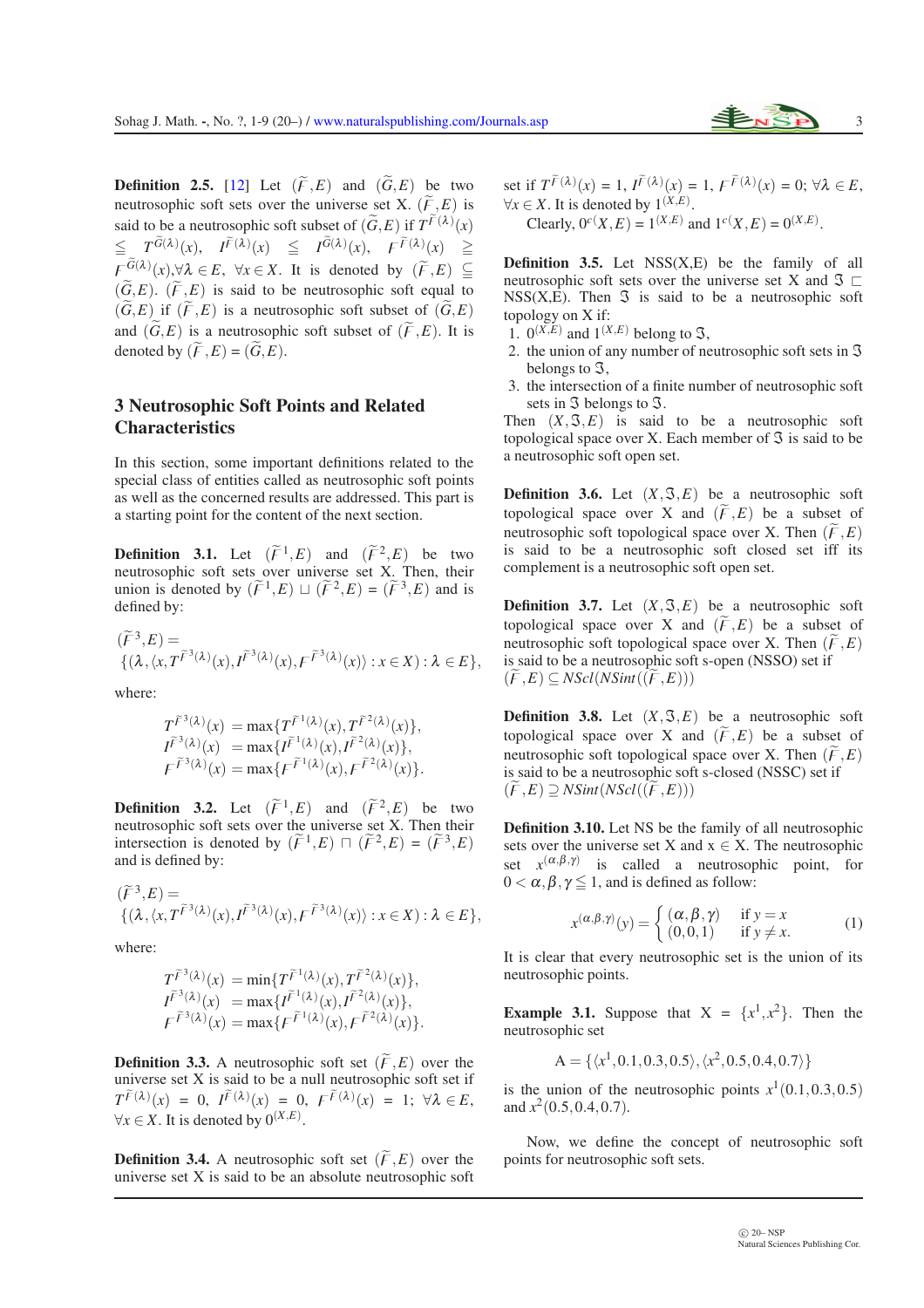**Definition 3.11.** Let  $NSS(X,E)$  be the family of all neutrosophic soft sets over the universe set X. The neutrosophic soft set  $x^{\lambda}(\alpha, \beta, \gamma)$  is called a neutrosophic soft point if, for every  $x \in X$ ,  $0 < \alpha, \beta, \gamma \leq 1$ ,  $\lambda \in E$ , it is defined as follows:

$$
x^{\lambda(\alpha,\beta,\gamma)}(\lambda')(y) = \begin{cases} (\alpha,\beta,\gamma) & \text{if } \lambda' = \lambda \text{ and } y = x \\ (0,0,1) & \text{if } \lambda' \neq \lambda \text{ or } y \neq x. \end{cases}
$$
 (2)

**Example 3.2.** Suppose that the universe set  $X$  is given by  $X = \{x^1, x^2\}$  and the set of parameters by  $E = \{\lambda^1, \lambda^2\}$ . Let us consider neutrosophic soft sets  $(\widetilde{F},E)$  over the universe X as follows:

$$
(\widetilde{F}, E) = \begin{cases} \lambda^1 = \{ \langle x^1, 0.3, 0.7, 0.6 \rangle, \langle x^2, 0.4, 0.3, 0.8 \rangle \} \\ \lambda^2 = \{ \langle x^1, 0.4, 0.6, 0.8 \rangle, \langle x^2, 0.3, 0.7, 0.2 \rangle \} \end{cases} \tag{3}
$$

It is clear that  $(\widetilde{F},E)$  is the union of its neutrosophic soft point  $x^1 \lambda^{1(0.3, 0.7, 0.6)}$ ,  $x^1 \lambda^{2(0.4, 0.6, 0.8)}$ ,  $x^2 \lambda^1$ , and *x* 2λ 2 (0.3,0.7,0.6) . Here:

$$
x^{1} \lambda^{1(0.3,0.7,0.6)} = \begin{cases} \lambda^{1} = \{ \langle x^{1}, 0.3, 0.7, 0.6 \rangle, \langle x^{2}, 0, 0, 1 \rangle \} \\ \lambda^{2} = \{ \langle x^{1}, 0, 0, 1 \rangle, \langle x^{2}, 0, 0, 1 \rangle \} \end{cases}
$$
(4)

$$
x^{1} \lambda^{2(0.4,0.6,0.8)} = \begin{cases} \lambda^{1} = \{ \langle x^{1}, 0.3, 0.7, 0.6 \rangle, \langle x^{2}, 0, 0, 1 \rangle \} \\ \lambda^{2} = \{ \langle x^{1}, 0.4, 0.6, 0.8 \rangle, \langle x^{2}, 0, 0, 1 \rangle \} \end{cases}
$$
(5)

$$
x^{2} \lambda^{1(0.4,0.3,0.8)} = \begin{cases} \lambda^{1} = \{ \langle x^{1}, 0, 0, 1 \rangle, \langle x^{2}, 0.4, 0.3, 0.8 \rangle \} \\ \lambda^{2} = \{ \langle x^{1}, 0, 0, 1 \rangle, \langle x^{2}, 0, 0, 1 \rangle \} \end{cases}
$$
(6)

$$
x^{2} \lambda^{2(0.3,0.7,0.2)} = \begin{cases} \lambda^{1} = \{ \langle x^{1}, 0, 0, 1 \rangle, \langle x^{2}, 0, 0, 1 \rangle \} \\ \lambda^{2} = \{ \langle x^{1}, 0, 0, 1 \rangle, \langle x^{1}, 0.3, 0.7, 0.2 \rangle \} \end{cases}
$$
(7)

**Definition 3.12.** Let  $(\widetilde{F}, E)$  be a neutrosophic soft set over the universe set X. We say that the neutrosophic soft point  $x^{\lambda}$ <sup>( $\alpha, \beta, \gamma$ )</sup> belongs to the neutrosophic soft set ( $\widetilde{F}, E$ ) and we write that  $x^{\lambda(\alpha,\beta,\gamma)} \in (\widetilde{F},E)$  whenever  $\alpha \leq T^{\widetilde{F}(\lambda)}(x), \beta \leq I^{\widetilde{F}(\lambda)}(x)$  and  $\gamma \geq F^{\widetilde{F}(\lambda)}(x)$ .

**Definition 3.13.** Let  $(X, \mathcal{F}, E)$  be a neutrosophic soft topological space over X. A neutrosophic soft set  $(\widetilde{F},E)$ in  $(X, \mathfrak{F}, E)$  is called a neutrosophic soft s-neighborhood of the neutrosophic soft point  $x^{\lambda(\alpha,\beta,\gamma)} \in (\widetilde{F},E)$  if there exists a neutrosophic soft s-open set  $(\widetilde{G}, E)$  such that  $x^{\lambda(\alpha,\beta,\gamma)} \in (\widetilde{G},E) \sqsubset (\widetilde{F},E).$ 

**Theorem 3.1.** Let  $(X, \mathcal{F}, E)$  be a neutrosophic soft topological space and  $(\widetilde{F}, E)$  be a neutrosophic soft set over X. Then  $(\widetilde{F},E)$  is a neutrosophic soft s-open set if and only if  $(\widetilde{F},E)$  is a neutrosophic soft s-neighborhood of its neutrosophic soft points.

**Proof 3.1.** Let  $(\widetilde{F}, E)$  be a neutrosophic soft s-open set

and  $x^{\lambda(\alpha,\beta,\gamma)} \in (\widetilde{F},E)$ . Then  $x^{\lambda(\alpha,\beta,\gamma)} \in (\widetilde{F},E) \sqsubset (\widetilde{F},E)$ . Therefore,  $(\widetilde{F}, E)$  is a neutrosophic soft s-neighborhood of  $x^{\lambda(\alpha,\beta,\gamma)}$ .

Conversely, let  $(\widetilde{F}, E)$  be a neutrosophic soft s-neighborhood of its neutrosophic soft points. Let  $x^{\lambda(\alpha,\beta,\gamma)} \in (\widetilde{F},E)$ . Since  $(\widetilde{F},E)$  is a neutrosophic soft s-neighborhood of the neutrosophic soft point  $x^{\lambda(\alpha,\beta,\gamma)}$ , there exists  $(\widetilde{G}, E) \in \mathfrak{S}$  such that  $x^{\lambda}(\alpha, \beta, \gamma) \in (\widetilde{G}, E) \square$  $(\widetilde{F},E)$ . Since  $(\widetilde{F},E) = \sqcup \{x^{\lambda(\alpha,\beta,\gamma)} : x^{\lambda(\alpha,\beta,\gamma)} \in (\widetilde{F},E)\},$ it follows that  $(\widetilde{F},E)$  is a union of neutrosophic soft s-open sets and hence  $(\widetilde{F}, E)$  is a neutrosophic soft s-open set. ⊓⊔

The s-neighborhood system of a neutrosophic soft point  $x^{\lambda}$ <sup>( $\alpha, \beta, \gamma$ ), denoted by U( $x^{\lambda}$ <sup>( $\alpha, \beta, \gamma$ ), *E*), is the family</sup></sup> of all its s-neighborhoods.

**Theorem 3.2.** The neighborhood system  $U(x^{\lambda}(\alpha,\beta,\gamma)},E)$  at  $x^{\lambda(\alpha,\beta,\gamma)}$  in a neutrosophic soft topological space  $(X,\mathfrak{I},E)$ has the following properties.

- 1) If  $(\widetilde{F}, E) \in U(x^{\lambda} \frac{(\alpha, \beta, \gamma)}{\alpha}, E)$ , then  $x^{\lambda} \frac{(\alpha, \beta, \gamma)}{\alpha}, \in (\widetilde{F}, E)$ ;
- 2) If  $(\widetilde{F}, E) \in U(x^{\lambda}(\alpha, \beta, \gamma), E)$  and  $(\widetilde{F}, E) \sqsubset (\widetilde{H}, E)$ , then  $(\widetilde{H},E) \in U$   $(x^{\lambda}(\alpha,\beta,\gamma)},E);$
- 3) If  $(\widetilde{F},E),(\widetilde{G},E) \in U(x^{\lambda(\alpha,\beta,\gamma)},E)$ , then  $(\widetilde{F},E)$   $\Box$  $(\widetilde{G},E) \in \mathrm{U}(x^{\lambda^{(\alpha,\beta,\gamma)}},E);$
- 4) If  $(\widetilde{F},E) \in U(x^{\lambda}(\alpha,\beta,\gamma),E)$ , then there exists a  $(\widetilde{G},E)$   $\in$   $U(x^{\lambda}(\alpha,\beta,\gamma),E)$  such that  $(\widetilde{G},E) \in U(\mathcal{Y}^{\lambda'(\alpha',\beta',\gamma')},E), \text{ for each } \mathcal{Y}^{\lambda'(\alpha',\beta',\gamma')} \in$  $(\widetilde{G},E)$ .

Proof 3.2. The proof of 1), 2), and 3) are obvious from definition 3.12. 4) If  $(\widetilde{F},E) \in U$   $(x^{\lambda(\alpha,\beta,\gamma)},E)$ , then there exists a neutrosophic soft s-open set  $(\widetilde{G}, E)$  such that  $\chi^{\lambda(\alpha,\beta,\gamma)} \in$  $(\widetilde{G}, E) \subseteq (\widetilde{F}, E)$ . From Proposition 3.1,  $(\widetilde{G}, E) \in U$  $(x^{\lambda}(\alpha,\beta,\gamma)},E)$ , so for each  $y^{\lambda\prime}(\alpha',\beta',\gamma')\in(\widetilde{G},E)$ ,  $(\widetilde{G},E)\in$  $U(y^{\lambda'(\alpha',\beta',\gamma')},E)$  is obtained.  $\Box$ 

Definition 3.14. We say that two neutrosophic soft points  $x^{\lambda(\alpha,\beta,\gamma)}$  and  $y^{\lambda'(\alpha',\beta',\gamma')}$  over a common universe X, are distinct if  $x^{\lambda}$ <sup>( $\alpha, \beta, \gamma$ )</sup>  $\Box y^{\lambda'}$ <sup>( $\alpha', \beta', \gamma'$ )</sup> = 0<sup>(X,E)</sup>.

It is clear that  $x^{\lambda(\alpha,\beta,\gamma)}$  and  $y^{\lambda'(\alpha',\beta',\gamma')}$  are distinct neutrosophic soft points if and only if  $x \neq y$  or  $\lambda' \neq \lambda$ .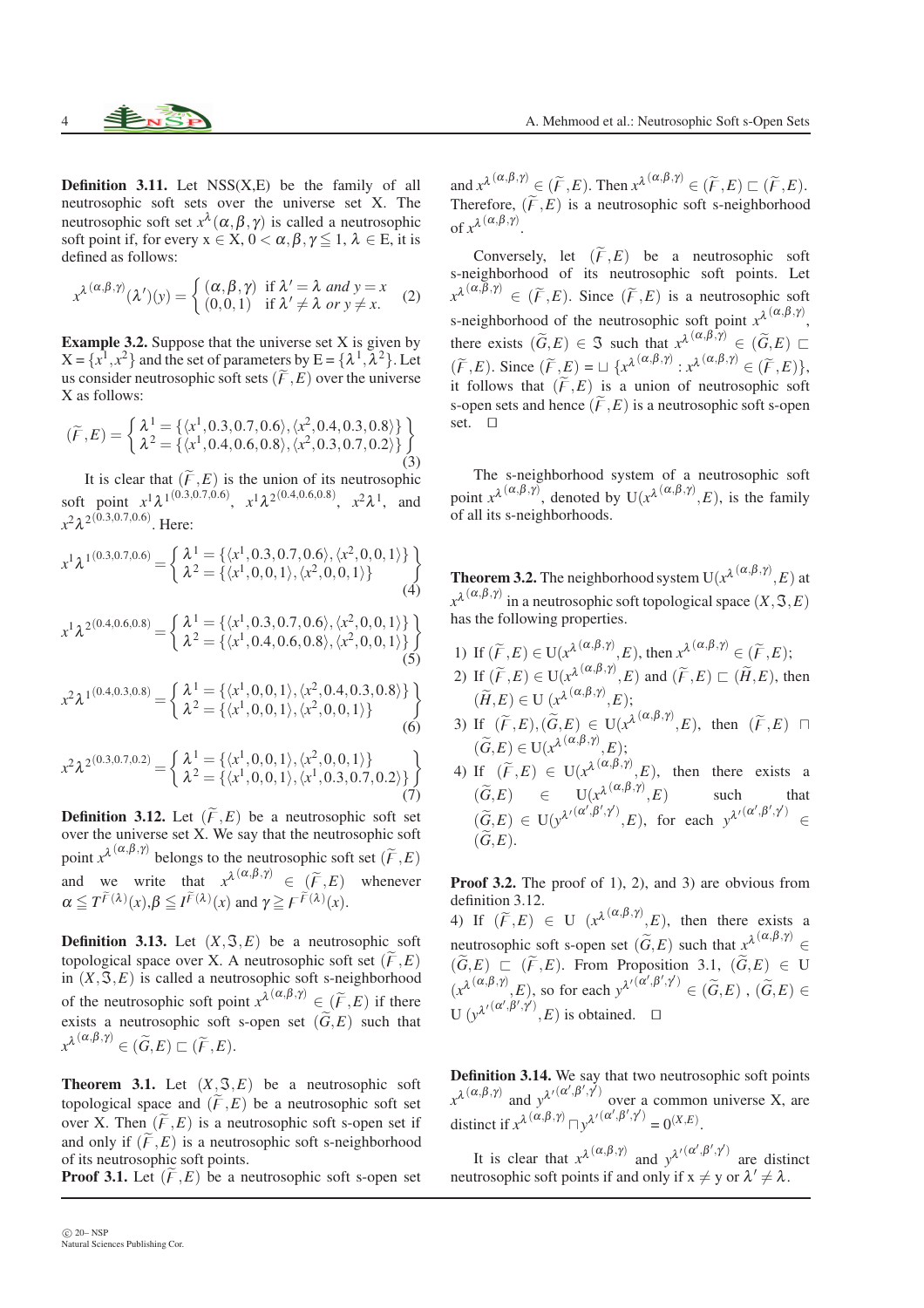#### 4 Neutrosophic Soft Separation Axioms by means of Neutrosophic Soft s-Open Sets

In this section we study the first three separation axioms  $s-T^i$  (with  $i = 0,1,2$ ) for the neutrosphic soft topological spaces by using soft points and the notion of neutrosophic soft s-open set, we give some peculiar examples about them and we prove some relationships between them. Subsequently, further separation axioms for neutrosophic soft spaces such as s-regular,  $s - T^3$ , s-normal and  $s - T^4$  are introduced and investigated also in relation to the previous three separation axioms.

**Definition 4.1.** Let  $(X, \mathcal{F}, E)$  be a neutrosophic soft topological space over X. We say that  $(X, \mathcal{F}, E)$  is:

- a) a neutrosophic soft s- $T<sup>o</sup>$ -space if, for every pair of distinct neutrosophic soft points  $x^{\lambda(\alpha,\beta,\gamma)}$ and  $y^{\lambda'(\alpha',\beta',\gamma')}$ , there exist two neutrosophic soft s-open sets  $(\widetilde{F}, E)$  and  $(\widetilde{G}, E)$  such that  $x^{\lambda}(\alpha, \beta, \gamma) \in (\widetilde{F}, E)$  and  $x^{\lambda} \stackrel{(\alpha,\beta,\gamma)}{\ldots} \sqcap (\widetilde{G},E) = 0^{(X,E)} \text{ or } y^{\lambda'} \stackrel{(\alpha',\beta',\gamma')}{\ldots} \in (\widetilde{G},E) \text{ and }$  $y^{\lambda'}(\alpha', \beta', \gamma') \sqcap (\widetilde{F}, E) = 0^{(X,E)};$
- b) a neutrosophic soft s- $T<sup>1</sup>$ -space if, for every pair of distinct neutrosophic soft points  $x^{\lambda(\alpha,\beta,\gamma)}$ and  $y^{\lambda'(\alpha',\beta',\gamma')}$ , there exist two neutrosophic soft s-open sets  $(\widetilde{F}, E)$  and  $(\widetilde{G}, E)$  such that  $x^{\lambda} \stackrel{(\alpha, \beta, \gamma)}{\sim} \in (\widetilde{F}, E)$ ,  $x^{\lambda} \stackrel{(\alpha,\beta,\gamma)}{\ldots} \sqcap (\widetilde{G},E) = 0^{(X,E)} \text{ or } y^{\lambda'} \stackrel{(\alpha',\beta',\gamma')}{\ldots} \in (\widetilde{G},E)$ ,  $y^{\lambda'}(\alpha', \beta', \gamma') \sqcap (\widetilde{F}, E) = 0^{(X,E)};$
- c) a neutrosophic soft s- $T^2$ -space if, for every pair of distinct neutrosophic soft points  $x^{\lambda(\alpha,\beta,\gamma)}$ and  $y^{\lambda'(\alpha',\beta',\gamma')}$ , there exist two neutrosophic soft s-open sets  $(\widetilde{F}, E)$  and  $(\widetilde{G}, E)$  such that  $x^{\lambda}(\alpha, \beta, \gamma) \in (\widetilde{F}, E)$ ,  $y^{\lambda'}(\alpha', \beta', \gamma') \in (\widetilde{G}, E)$  and  $(\widetilde{F}, E) \sqcap (\widetilde{G}, E) = 0^{(X,E)}$ .

**Example 4.1.** Let  $X = \{x^1, x^2\}$  be a universe set,  $E =$  $\{\lambda^1, \lambda^2\}$  be a parameters set, and  $(x^1)\lambda^{1(0.1,0.4,0.7)}$ ,  $(x^1) \lambda^{2(0.2,0.5,0.6)}, (x^2) \lambda^{1(0.3,0.3,0.5)},$  and  $(x^2) \lambda^{2(0.4,0.4,0.4)}$ be neutrosophic soft points. Then the family  $\Im$  =  $\{ \mathcal{Q}^{(X,E)}_{\sim}, \mathcal{Q}^{(X,E)}_{\sim}, (\widetilde{F}^1_{\sim,\mathcal{E}}), (\widetilde{F}^2_{\sim,\mathcal{E}}), (\widetilde{F}^3_{\sim,\mathcal{E}}), \}$ 

$$
(\widetilde{F}^4, E), (\widetilde{F}^5, E), (\widetilde{F}^6, E), (\widetilde{F}^7, E), (\widetilde{F}^8, E) \}, \text{ where}
$$
\n
$$
(\widetilde{F}^1, E) = \{x^{1^{\lambda 1}(0.1, 0.4, 0.7)},
$$
\n
$$
(\widetilde{F}^2, E) = \{(x^1)\lambda^{2(0.2, 0.5, 0.6)}\},
$$
\n
$$
(\widetilde{F}^3, E) = \{(x^2)\lambda^1(0.3, 0.3, 0.5)\},
$$
\n
$$
(\widetilde{F}^4, E) = (\widetilde{F}^1, E) \sqcup (\widetilde{F}^2, E),
$$
\n
$$
(\widetilde{F}^5, E) = (\widetilde{F}^1, E) \sqcup (\widetilde{F}^3, E),
$$
\n
$$
(\widetilde{F}^6, E) = (\widetilde{F}^2, E) \sqcup (\widetilde{F}^3, E),
$$
\n
$$
(\widetilde{F}^7, E) = (\widetilde{F}^1, E) \sqcup (\widetilde{F}^2, E) \sqcup (\widetilde{F}^3, E),
$$
\n
$$
(\widetilde{F}^8, E) = \{(x^1)\lambda^{1(0.1, 0.4, 0.7)}, (x^1)\lambda^{2(0.2, 0.5, 0.6)},
$$
\n
$$
(x^2)\lambda^{2(0.3, 0.3, 0.5)}, (x^2)\lambda^2(0.4, 0.4, 0.4)\},
$$
\nis a neutrosophic soft topology over X. Hence, (X, \mathcal{S}, E)

is a neutrosophic soft topological space over X. Also,  $(X, \mathfrak{F}, E)$  is a neutrosophic soft s-  $T^0$ -space but not a neutrosophic soft  $s$ - $T$ <sup>1</sup>-space because for neutrosophic soft points  $(x^1) \lambda^1(0.1, 0.4, 0.7)$  and  $(x^2) \lambda^2(0.4, 0.4, 0.4)$  $(x, \mathfrak{S}, E)$  is not a neutrosophic soft s-T<sup>1</sup>-space.

**Example 4.2.** Let  $X = N$  be a natural numbers set and  $E =$  $\{\lambda\}$  be a parameters set. Here  $n^{\lambda(\alpha n, \beta n, \gamma n)}$ are neutrosophic soft points. Here we can give  $(\alpha n, \beta n, \gamma n)$ appropriate values and the neutrosophic soft points  $n^{\lambda(\alpha n,\beta n,\gamma n)}$ ,*m*<sup>λ</sup> ( $\alpha n,\beta n,\gamma n$ ) are distinct neutrosophic soft points if and only if  $n \neq m$ . It is clear that there is one-to-one compatibitily between the set of natural numbers and the set of neutrosophic soft points  $N^{\lambda}$  =  ${n^{\lambda}}^{(\alpha n, \beta n, \gamma n)}$ .

Now, we define a cofinite topology on  $X$  as the family of all neutrosophic soft set  $(\widetilde{F}, E)$  which complement respect to  $N^{\lambda}$  is a finite set of neutrosophic soft points. Hence,  $(X, \mathcal{F}, E)$  is a neutrosophic soft s-T<sup>1</sup>-space but not a neutrosophic soft s- $T^2$ -space.

**Example 4.3.** Let  $X = \{x^1, x^2\}$  be a universe set,  $E =$  $\{\lambda^1, \lambda^2\}$  be a parameters set, and  $x^1 \lambda^{1(0.1,0.4,0.7)}$ , $x^1 \lambda^{2(0.2,0.5,0.6)}$ , $x^2 \lambda^{1(0.3,0.3,0.5)}$ , and  $x^2\lambda^{2(0.4,0.4,0.4)}$ , be neutrosophic soft points. Then the  $\text{family } \mathfrak{S} = \{0^{(X,E)}, 1^{(X,E)}, (\widetilde{F}^1, E), (\widetilde{F}^2, E), ..., (\widetilde{F}^{15}, E)\}\, ,$ where  $(0.1,0.4,0.7)$ 

$$
(\widetilde{F}^{1},E) = \{x^{1}\lambda^{1(0.1,0.4,0.7)}\},
$$
  
\n
$$
(\widetilde{F}^{2},E) = \{(x^{1})\lambda^{2(0.2,0.5,0.6)}\},
$$
  
\n
$$
(\widetilde{F}^{3},E) = \{(x^{2})\lambda^{1(0.3,0.3,0.5)}\},
$$
  
\n
$$
(\widetilde{F}^{4},E) = \{(x^{2})\lambda^{2(0.4,0.4,0.4)}\},
$$
  
\n
$$
(\widetilde{F}^{5},E) = (\widetilde{F}^{1},E) \sqcup (\widetilde{F}^{2},E),
$$
  
\n
$$
(\widetilde{F}^{6},E) = (\widetilde{F}^{1},E) \sqcup (\widetilde{F}^{3},E),
$$
  
\n
$$
(\widetilde{F}^{7},E) = (\widetilde{F}^{2},E) \sqcup (\widetilde{F}^{4},E),
$$
  
\n
$$
(\widetilde{F}^{8},E) = (\widetilde{F}^{2},E) \sqcup (\widetilde{F}^{4},E),
$$
  
\n
$$
(\widetilde{F}^{9},E) = (\widetilde{F}^{2},E) \sqcup (\widetilde{F}^{4},E),
$$
  
\n
$$
(\widetilde{F}^{10},E) = (\widetilde{F}^{2},E) \sqcup (\widetilde{F}^{4},E),
$$
  
\n
$$
(\widetilde{F}^{11},E) = (\widetilde{F}^{1},E) \sqcup (\widetilde{F}^{2},E) \sqcup (\widetilde{F}^{3},E),
$$
  
\n
$$
(\widetilde{F}^{12},E) = (\widetilde{F}^{1},E) \sqcup (\widetilde{F}^{2},E) \sqcup (\widetilde{F}^{4},E),
$$
  
\n
$$
(\widetilde{F}^{13},E) = (\widetilde{F}^{2},E) \sqcup (\widetilde{F}^{3},E) \sqcup (\widetilde{F}^{4},E),
$$
  
\n
$$
(\widetilde{F}^{14},E) = (\widetilde{F}^{1},E) \sqcup (\widetilde{F}^{3},E) \sq
$$

is a neutrosophic soft topology over X. Hence,  $(X, \mathcal{F}, E)$ is a neutrosophic soft topological space over X. Also,  $(X, \mathfrak{F}, E)$  is a neutrosophic soft s-T<sup>2</sup>-space.

**Theorem 4.1.** Let  $(X, \mathcal{F}, E)$  be a neutrosophic soft topological space over X. Then  $(X, \mathcal{S}, E)$  is a neutrosophic soft  $s-T^1$ -space if and only if each neutrosophic soft point is a neutrosophic soft s-closed set. **Proof 4.1.** Let  $(X, \bar{S}, E)$  be a neutrosophic soft s-T<sup>1</sup>-space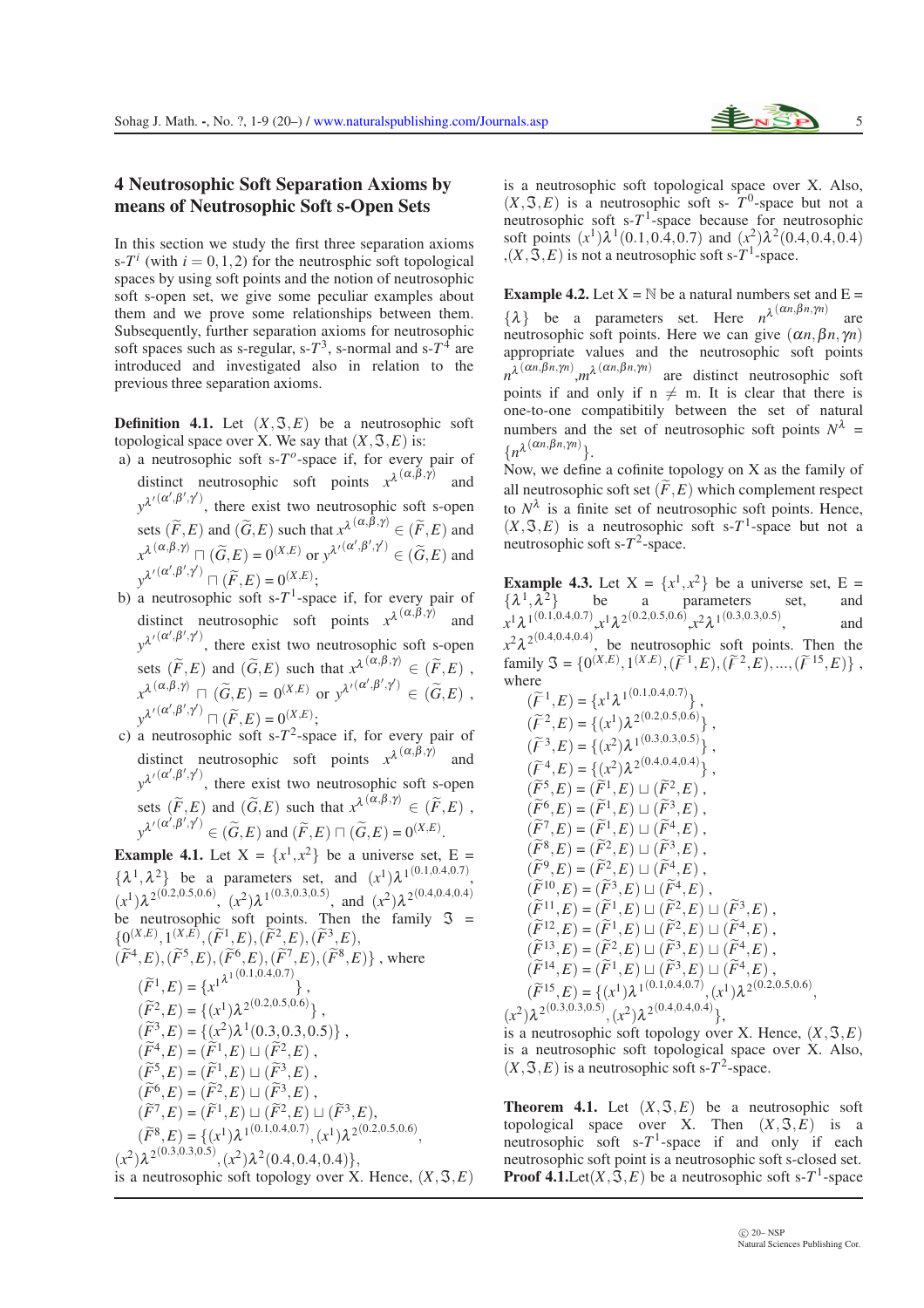and  $x^{\lambda(\alpha,\beta,\gamma)}$  be an arbitrary neutrosophic soft point. We show that  $(x^{\lambda(\alpha,\beta,\gamma)})^{\lambda}$  is a neutrosophic soft s-open set. Let  $y^{\lambda'(\alpha',\beta',\gamma')} \in (x^{\lambda(\alpha,\beta,\gamma)})^{\lambda}$ ; then  $x^{\lambda(\alpha,\beta,\gamma)}$  and  $y^{\lambda\prime}$ <sup>( $\alpha',\beta',\gamma'$ ) are distinct neutrosophic soft points. Hence,</sup>  $x \neq y$  or  $\lambda' \neq \lambda$ . Since  $(X, \mathcal{S}, E)$  is a neutrosophic soft s-T<sup>1</sup>-space, there

exists a neutrosophic soft s-open set  $(\widetilde{G}, E)$  such that  $y^{\lambda'}(\alpha', \beta', \gamma') \in (\widetilde{G}, E)$  and  $x^{\lambda}(\alpha, \beta, \gamma) \cap (\widetilde{G}, E) = 0^{(X,E)}.$ 

Then, since  $x^{\lambda}(\alpha,\beta,\gamma)$   $\Box$   $(\widetilde{G},E) = 0^{(X,E)}$ , we have  $y^{\lambda'(\alpha',\beta',\gamma')} \in (\widetilde{G},E) \sqsubset (x^{\lambda(\alpha,\beta,\gamma)})^{\lambda}$ . This implies that  $(x^{\lambda(\alpha,\beta,\gamma)})^{\lambda}$  is a neutrosophic soft s-open set, i.e.  $x^{\lambda(\alpha,\beta,\gamma)}$ is a neutrosophic soft s-closed set.

Conversely, suppose that each neutrosophic soft point is a neutrosophic soft s-closed set and let  $x^{\lambda(\alpha,\beta,\gamma)}$  and  $y^{\lambda'(\alpha',\beta',\gamma')}$  be a pair of distinct neutrosophic soft points. Then  $(x^{\lambda(\alpha,\beta,\gamma)})^{\lambda}$  is a neutrosophic soft open set and it results  $x^{\lambda(\alpha,\beta,\gamma)} \sqcap y^{\lambda'(\alpha',\beta',\gamma')} = 0^{(X,E)}$ . Furthemore, we have that  $y^{\lambda'(\alpha',\beta',\gamma')} \in (x^{\lambda(\alpha,\beta,\gamma)})^c$ and  $x^{\lambda(\alpha,\beta,\gamma)}$   $\Box$   $(x^{\lambda(\alpha,\beta,\gamma)})^c$  = 0<sup>(*X,E*)</sup> and this proves that  $(X, \mathcal{F}, E)$  is a neutrosophic soft s-T<sup>1</sup>-space over X. □

**Theorem 4.2.** Let  $(X, \mathcal{F}, E)$  be a neutrosophic soft topological space over X. Then  $(X, \mathcal{F}, E)$  is a neutrosophic soft  $s$ - $T$ <sup>2</sup>-space iff for distinct neutrosophic soft points  $x^{\lambda}$ <sup>( $\alpha, \beta, \gamma$ )</sup> and  $y^{\lambda}$ <sup>'( $\alpha', \beta', \gamma'$ )</sup>, there exists a neutrosophic soft s-open set  $(\widetilde{F}, E)$  containing  $x^{\lambda}(\alpha, \beta, \gamma)$ but not  $y^{\lambda'}(\alpha', \beta', \gamma')$  such that  $y^{\lambda'}(\alpha', \beta', \gamma')$  does not belong to  $(\overline{\widetilde{F},E})$ .

**Proof 4.2.** Let  $x^{\lambda}(\alpha,\beta,\gamma)$  and  $y^{\lambda}(\alpha',\beta',\gamma')$  be two distinct neutrosophic soft points in neutrosophic soft  $s-T^2$ -space  $(X, \mathcal{F}, E)$ . Then there exist disjoint neutrosophic soft s-open set  $(\widetilde{F},E)$ ,  $(\widetilde{G},E)$  such that  $x^{\lambda}(\alpha,\beta,\gamma) \in (\widetilde{F},E)$  and  $y^{\lambda'}(\alpha',\beta',\gamma')} \in (\widetilde{G},E)$ . Since  $x^{\lambda}(\alpha,\beta,\gamma) \sqcap y^{\lambda'}(\alpha',\beta',\gamma')} = 0^{(X,E)}$ and  $(\widetilde{F}, E) \sqcap (\widetilde{G}, E) = 0^{(X,E)}$ , we have that  $y^{\lambda'}(\alpha', \beta', \gamma')$ does not belong to  $(\widetilde{f}, E)$  and this implies that  $y^{\lambda'}(\alpha', \beta', \gamma')$ does not belong to  $(\widetilde{F}, \widetilde{E})$ .

Next suppose that, for distinct neutrosophic soft points  $x^{\lambda}$ <sup>( $\alpha, \beta, \gamma$ )</sup>,  $y^{\lambda}$ <sup> $\prime$ ( $\alpha', \beta', \gamma'$ ), there exists a neutrosophic</sup> soft s-open set  $(\widetilde{F}, E)$  containing  $x^{\lambda(\alpha,\beta,\gamma)}$  but not  $y^{\lambda'(\alpha',\beta',\gamma')}$  such that  $y^{\lambda'(\alpha',\beta',\gamma')}$  does not belong to  $(\overline{\widetilde{F}_E}, \overline{E})$ . Then  $y^{\lambda'}(\alpha', \beta', \gamma') \in ((\overline{\widetilde{F}}, \overline{E}))^c$ , i.e.  $(\widetilde{F}, E)$  and  $((\widetilde{F},E))^c$  are disjoint neutrosophic soft s-open sets containing  $x^{\lambda}$ <sup>( $\alpha, \beta, \gamma$ )</sup>,  $y^{\lambda'}$ <sup>( $\alpha', \beta', \gamma'$ )</sup> respectively.  $\Box$ 

**Theorem 4.3.** Let  $(X, \mathcal{F}, E)$  be a neutrosophic soft  $s$ - $T$ <sup>1</sup>-space. If, for every neutrosophic soft point  $x^{\lambda(\alpha,\beta,\gamma)} \in (\widetilde{F},E) \in \mathfrak{S}$ , there exists a neutrosophic soft s-open set  $(\widetilde{G}, E)$  such that

$$
x^{\lambda(\alpha,\beta,\gamma)} \in (\widetilde{G},E) \sqsubset (\overline{\widetilde{G},E}) \sqsubset (\widetilde{F},E)
$$

then  $(X, \mathcal{F}, E)$  is a neutrosophic soft s- $T^2$ -space. **Proof 4.3.** Suppose that  $x^{\lambda}(\alpha, \beta, \gamma)$   $\Box$   $y^{\lambda'}(\alpha', \beta', \gamma') = 0^{(X,E)}$ . Since  $(X, \mathcal{S}, E)$  is a neutrosophic soft  $T^1$ -space,  $x^{\lambda(\alpha, \beta, \gamma)}$ and  $y^{\lambda'}(\alpha', \beta', \gamma')$  are neutrosophic soft s-closed sets in  $\Im$ . Thus  $x^{\lambda} \<sup>(\alpha,\beta,\gamma) \in (\gamma^{\lambda'}(\alpha',\beta',\gamma'))^c \in \mathfrak{I}</sup>$ . Then there exists a</sup> neutrosophic soft s-open set  $(\widetilde{G}, E)$  in  $\Im$  such that  $x^{\lambda(\alpha,\beta,\gamma)} \in (\widetilde{G},E) \sqsubset (\overline{\widetilde{G},E}) \sqsubset (y^{\lambda'}(\alpha',\beta',\gamma'))^c$ . Hence, we have  $y^{\lambda'}(x',\beta',\gamma') \in ((\overline{\widetilde{G},E}))^c$ ,  $x^{\lambda}(\alpha,\beta,\gamma) \in (\widetilde{G},E)$ , and  $(\widetilde{G},E) \,\,\Box\,\, ((\widetilde{G},E))^c = 0^{(X,E)},$  that is  $(X,\mathfrak{F},E)$  is a neutrosophic soft s-  $T^2$ -space. <del>□</del>

Example 4.1. Let  $(X, \mathcal{F}, E)$  be a neutrosophic soft s- $T^1$ -space for  $i = 0, 1, 2$ . For each  $x \neq y$ , the neutrosophic points  $x^{\lambda(\alpha,\beta,\gamma)}$  and  $y^{\lambda'(\alpha',\beta',\gamma')}$  have neighborhoods satisfying conditions of  $s-T^i$ -space in neutrosophic topological space  $(X, \mathcal{S}^{\lambda})$ , for each  $\lambda \in E$ .

Definition 4.2. A neutrosophic soft topological space  $(X, \mathcal{F}, E)$  over X is called a neutrosophic soft s-regular space if, for every neutrosophic soft s-closed set  $(\widetilde{F},E)$ and every  $x^{\lambda}(\alpha,\beta,\gamma)$   $\Box(\widetilde{F},E) = 0$ <sup>(*X,E*)</sup>, there exist a pair of neutrosophic soft open sets  $(\widetilde{G}^1, E), (\widetilde{G}^2, E)$  such that  $x^{\lambda} \stackrel{(\alpha,\beta,\gamma)}{\sim} \in (\widetilde{G}^1,E), \qquad (\widetilde{F},E) \subset (\widetilde{G}^2,E), \qquad \text{and}$  $(\widetilde{G}^1, E) \sqcap (\widetilde{G}^2, E) = 0^{(X,E)}.$ 

Additionally,  $(X, \mathcal{F}, E)$  is said to be a neutrosophic soft  $s$ - $T$ <sup>3</sup>-space if it is both a neutrosophic soft s-regular and a neutrosophic soft  $s$ - $T$ <sup>1</sup>-space.

Theorem 4.4. A neutrosophic soft topological space  $(X, \mathcal{F}, E)$  over X is a neutrosophic soft s-T<sup>3</sup>-space if and only if for every  $x^{\lambda(\alpha,\beta,\gamma)} \in (\widetilde{F},E) \in \mathfrak{S}$ , with  $(\widetilde{F},E)$ neutrosophic soft s-open set, there exists  $(\widetilde{G}, E) \in \mathfrak{S}$  such that  $x^{\lambda}$ <sup>( $\alpha, \beta, \gamma$ )</sup>  $\in (\widetilde{G}, E)$   $\sqsubset (\widetilde{G}, E)$   $\sqsubset (\widetilde{F}, E)$ .

**Proof 4.4.** Let  $(X, \mathcal{S}, E)$  be a neutrosophic soft s- $T^3$ -space and  $x^{\lambda(\alpha,\beta,\gamma)} \in (\widetilde{F},E) \in \mathfrak{I}$ . Since  $(X,\mathfrak{I},E)$  is a neutrosophic soft s-*T*<sup>3</sup>-space for the neutrosophic soft point  $x^{\lambda}$ <sup>( $\alpha, \beta, \gamma$ )</sup> and neutrosophic soft s-closed set  $(\widetilde{F}, E)^c$ , there exist a pair of neutrosophic soft s-open set  $(\widetilde{G}, E)$ ,  $(\widetilde{G}^2, E) \in \mathbb{S}$  such that  $x^{\lambda(\alpha,\beta,\gamma)} \in (\widetilde{G},E),$  $(\widetilde{F}, E)^c \sqsubset (\widetilde{G}^2, E)$  and  $(\widetilde{G}, E) \sqcap (\widetilde{G}^2, E) = 0^{(X,E)}$ . Thus,  $x^{\lambda(\alpha,\beta,\gamma)} \in (\widetilde{G},E) \sqsubset (\widetilde{G}^2,E)^c \sqsubset (\widetilde{F},E)$ . Since  $(\widetilde{G}^2,E)^c$  is a neutrosophic soft s-closed set, we also have that  $(\widetilde{G}, E)$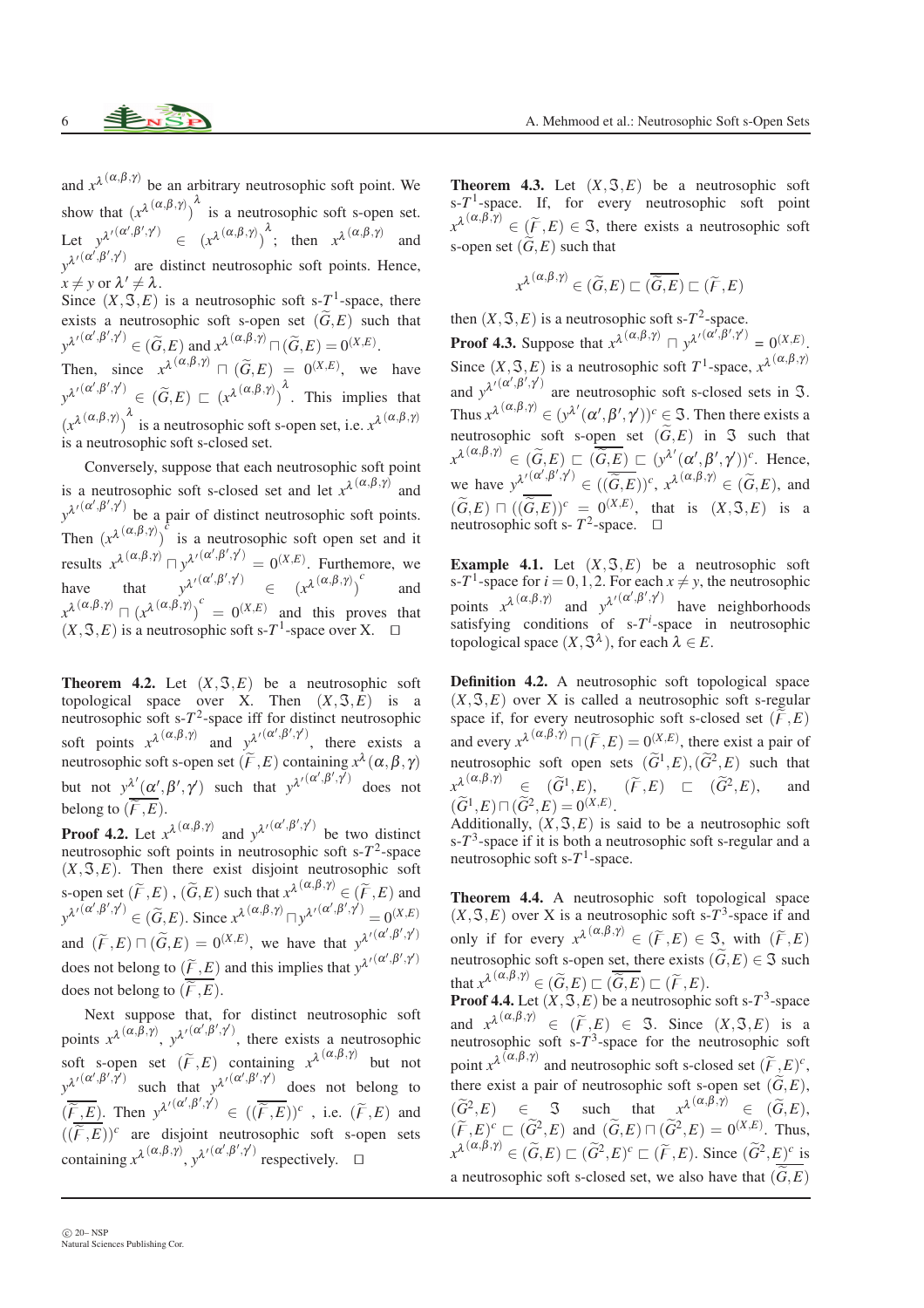$\Box$   $(\widetilde{G}^2, E)^c$  and this proves that  $x^{\lambda}(\alpha,\beta,\gamma) \in (\widetilde{G},E) \sqsubset (\widetilde{G},E) \sqsubset (\widetilde{F},E).$ 

Conversely, let  $x^{\lambda}$ <sup>( $\alpha, \beta, \gamma$ )</sup>  $\Box$  ( $\widetilde{H}, E$ ) = 0<sup>( $X, E$ )</sup> and ( $\widetilde{H}, E$ ) be a neutrosophic soft s-closed set. Thus,  $x^{\lambda(\alpha,\beta,\gamma)} \in$  $(\widetilde{H}, E)^c$  and from the hypothesis, it follows that  $x^{\lambda}$   $(\alpha, \beta, \gamma)$  $\in (\widetilde{G}, E) \sqsubset (\overline{\widetilde{G}, E}) \sqsubset (\widetilde{H} \cdot E)^c$ . So, we have that  $x^{\lambda(\alpha, \beta, \gamma)}$  $\in$   $(\widetilde{G},E)$ ,  $(\widetilde{H},E)$   $\sqsubset$   $((\widetilde{G},E))^c$  and  $(\widetilde{G},E)$   $\sqcap$   $(\widetilde{G},E)^c$  =  $0^{(X,E)}$  are satisfied, i.e.  $(X, \mathfrak{S}, E)$  is a neutrosophic soft s- $T^3$ -space. □

Definition 4.3. A neutrosophic soft topological space  $(X, \mathcal{F}, E)$  over X is called a neutrosophic soft s-normal space if, for every pair of neutrosophic soft s-closed sets  $(\widetilde{F}^1,E)$ ,  $(\widetilde{F}^2,E)$ , there exist a pair of disjoint neutrosophic soft s-open sets  $(\widetilde{G}^1, E), (\widetilde{G}^2, E)$  such that  $(\widetilde{F}^1, E) \sqsubset (\widetilde{G}^1, E)$  and  $(\widetilde{F}^2, E) \sqsubset (\widetilde{G}^2, E)$ .

Additionally,  $(X, \mathfrak{S}, E)$  is said to be a neutrosophic soft  $s$ - $T<sup>4</sup>$ -space if it is both a neutrosophic soft s-normal and a neutrosophic soft  $s-T^1$ -space.

**Theorem 4.5.** Let  $(X, \mathcal{F}, E)$  be a neutrosophic soft topological space over X. Then  $(X, \mathcal{F}, E)$  is a neutrosophic soft  $s-T^4$ -space if and only if, for each neutrosophic soft s-closed set  $(\widetilde{F}, E)$  and neutrosophic soft s-open set  $(\widetilde{G}, E)$  with  $(\widetilde{F}, E) \sqsubset (\widetilde{G}, E)$ , there exists a neutrosophic soft s-open set  $(\widetilde{D}, E)$  such that  $(\widetilde{F},E) \sqsubset (\widetilde{D},E) \sqsubset (\widetilde{D},E) \sqsubset (\widetilde{G},E).$ 

**Proof 4.5.** Let  $(X, \mathcal{F}, E)$  be a neutrosophic soft s- $T^4$ -space,  $(\widetilde{F}, E)$  be a neutrosophic soft s-closed set and  $(\widetilde{F},E) \sqsubset (\widetilde{G},E) \in \mathfrak{S}$ . Then  $(\widetilde{G},E)^c$  is a neutrosophic soft s-closed set and  $(\widetilde{F}, E)$   $\Box$   $(\widetilde{G}, E)^c = 0^{(X,E)}$ . By hypothesis there exist neutrosophic soft s-open sets  $(\widetilde{D}^1, E)$  and  $(\widetilde{D}^2, E)$  such that  $(\widetilde{F}, E) \sqsubset (\widetilde{D}^1, E)$ ,  $(\widetilde{G}, E)^c \sqsubset (\widetilde{D}^2, E)$ , and  $(\widetilde{D}^1, E) \square (\widetilde{D}^2, E) = 0^{(X,E)}$ . This implies that  $(\widetilde{F}, E) \sqsubset (\widetilde{D}^1, E) \sqsubset (\widetilde{D}^2, E)^c \sqsubset (\widetilde{G}, E)$ . Since  $(\widetilde{D}^2, E)^c$  is a neutrosophic soft s-closed set, it follows that  $(\widetilde{D}^1, E)$  $(E)$   $\square$   $(\widetilde{D}^2, E)^c$ and hence that  $(\widetilde{F},E) \sqsubset (\widetilde{D}^1,E) \sqsubset (\widetilde{D}^1,E) \sqsubset (\widetilde{G},E).$ 

Conversely, suppose that  $(\widetilde{F}^1, E)$ ,  $(\widetilde{F}^2, E)$  are two disjoint neutrosophic soft s-closed sets and, consequently, that  $(\widetilde{F}^1, E) \sqsubset (\widetilde{F}^2, E)^c$ . So, applying the hypothesis, there exists a neutrosophic soft s-open set  $(\widetilde{D}, E)$  such that  $(\widetilde{F}^1,E) \subseteq (\widetilde{D},E) \subseteq (\widetilde{D}^1,E) \subseteq (\widetilde{F}^2,E)^c$ . Hence,  $(\widetilde{D},E)$ and  $((\widetilde{D}, E))^c$  are two disjoint neutrosophic soft s-open sets such that  $(\widetilde{F}^1, E) \sqsubset (\widetilde{D}, E)$  and  $(\widetilde{F}^2, E) \sqsubset ((\widetilde{D}, E))^c$ . This proves that  $(X, \mathcal{S}, E)$  is a neutrosophic soft s- $T^4$ -space and concludes our proof.  $□$ 

**Definition 4.4.** Let  $(X, \mathcal{F}, E)$  be a neutrosophic soft topological space over X and let  $(\widetilde{F}, E)$  be an arbitrary<br>neutrosophic soft set. Then, the family neutrosophic

 $\mathfrak{S}^{(\widetilde{F},E)} = \{(\widetilde{F},E) \sqcap (\widetilde{H},E) : (\widetilde{H},E) \in \mathfrak{S}\}\$  of all the intersections of  $(\widetilde{F}, E)$  with the members of  $\Im$  is said to be the neutrosophic soft topology on  $(\widetilde{F}, E)$  and  $((\widetilde{F}, E), \mathfrak{F}(\widetilde{F}, E), E)$  is said to be a neutrosophic soft topological subspace of  $(X, \mathcal{F}, E)$ .

**Theorem 4.6.** Let  $(X, \mathcal{F}, E)$  be a neutrosophic soft topological space over X. If  $(X, \mathcal{F}, E)$  is a neutrosophic soft s- $T^i$ -space (for  $i = 0, 1, 2, 3$ ), then the neutrosophic soft topological subspace  $((\widetilde{F}, E), \mathfrak{F}^{(\widetilde{F}, E)}, E)$  is a neutrosophic soft s- $T^i$ -space too.

**Proof 4.6.** Suppose that  $(X, \mathcal{Z}, E)$  is a neutrosophic soft  $s$ -*T*<sup>*i*</sup>-space, for some fixed  $i = 0, 1, 2, 3$ , and let  $x^{\lambda} \stackrel{(\alpha,\beta,\gamma)}{\ldots}, y^{\lambda'} \stackrel{(\alpha',\beta',\gamma')}{\ldots} \in ((\widetilde{F},E), \mathfrak{I}^{(\widetilde{F},E)}, E)$  such that  $x^{\lambda(\alpha,\beta,\gamma)} \sqcap y^{\lambda'(\alpha',\beta',\gamma')} = 0^{(X,E)}$ . Thus, there exist two neutrosophic soft s-open set  $(\widetilde{F}^1, E)$  and  $(\widetilde{F}^2, E)$  such that  $x^{\lambda}$ <sup>( $\alpha, \beta, \gamma$ )</sup>  $\in (\widetilde{F}^1, E), y^{\lambda'}$ <sup>( $\alpha', \beta', \gamma'$ )</sup>  $\in (\widetilde{F}^2, E)$  satisfying the specific condition of neutrosophic soft  $s-T^i$ -space. From here it follows that  $(\tilde{F}^1, E) \sqcap (\tilde{F}, E)$  and  $(\widetilde{F}^2, E) \sqcap (\widetilde{F}, E)$  are two disjoint neutrosophic soft s-open sets of  $\mathfrak{I}^{(\widetilde{F},E)}$  such that  $x^{\lambda(\alpha,\beta,\gamma)} \in (\widetilde{F}^1,E) \sqcap (\widetilde{F},E)$ ,  $y^{\lambda'}(\alpha', \beta', \gamma') \in (\widetilde{F}^2, E) \sqcap (\widetilde{F}, E)$  and satisfying the corresponding condition of neutrosophic soft s- $T<sup>i</sup>$ -space respect to the neutrosophic soft topology on  $(\widetilde{F}, E)$ . This proves that  $((\widetilde{F}, E), \mathfrak{F}^{(\widetilde{F}, E)}, E)$  is a neutrosophic soft  $s$ -*T<sup>i</sup>*-space. □

**Theorem 4.7.** If  $(X, \mathcal{F}, E)$  is a neutrosophic soft s- $T^4$ topological space and  $(\widetilde{F}, E)$  is a neutrosophic soft s-closed set in  $(X, \mathcal{F}, E)$ , then the neutrosophic soft topological subspace  $((\widetilde{F}, E), \mathfrak{I}^{(\widetilde{F}, E)}, E)$  is a neutrosophic soft s- $T^4$ -space.

**Proof 4.7.** Suppose that  $(X, \mathcal{F}, E)$  is a neutrosophic soft s- $T^4$ -space,  $(\widetilde{F}, E)$  is a neutrosophic soft s-closed set in  $(X, \mathcal{F}, E)$  and let us consider two disjoint neutrosophic soft s-closed sets  $(\widetilde{F}^1, E)$ ,  $(\widetilde{F}^2, E)$  of  $((\widetilde{F}, E), \mathfrak{F}^{(\widetilde{F}, E)}, E)$ . Since  $(\widetilde{F}, E)$  is a neutrosophic soft s-closed set in  $(X, \mathfrak{F}, E)$ , it follows that  $(\widetilde{F}^1, E)$  and  $(\widetilde{F}^2, E)$  are neutrosophic soft s-closed sets also in  $(X, \mathcal{S}, E)$ . Hence, by the hypotesis, there exist two disjoint neutrosophic soft s-open sets  $(\widetilde{G}^1, E)$  and  $(\widetilde{G}^2, E)$  such that  $(\widetilde{F}^1,E) \subseteq (\widetilde{G}^1,E)$  and  $(\widetilde{F}^2,E) \subseteq (\widetilde{G}^2,E)$ . Thus  $(\widetilde{G}^1, E) \sqcap (\widetilde{F}, E)$  and  $(\widetilde{G}^2, E) \sqcap (\widetilde{F}, E)$  represent two disjoint neutrosophic soft s-open sets of  $((\widetilde{F}, E), \mathcal{S}^{(\widetilde{F}, E)}, E)$  such that  $(\widetilde{F}^1, E) \sqsubset (\widetilde{G}^1, E) \sqcap (\widetilde{F}, E)$ and  $(\widetilde{F}^2, E) \sqsubset (\widetilde{G}^2, E) \sqcap (\widetilde{F}, E)$  and this proves that  $((\widetilde{F}, E), \mathfrak{I}^{(\widetilde{F}, E)}, E)$  is a neutrosophic soft s-T<sup>4</sup>-space. □

#### 5 Conclusion

Neutrosophic Soft topology is a theory which contains both the characters of applied mathematics and pure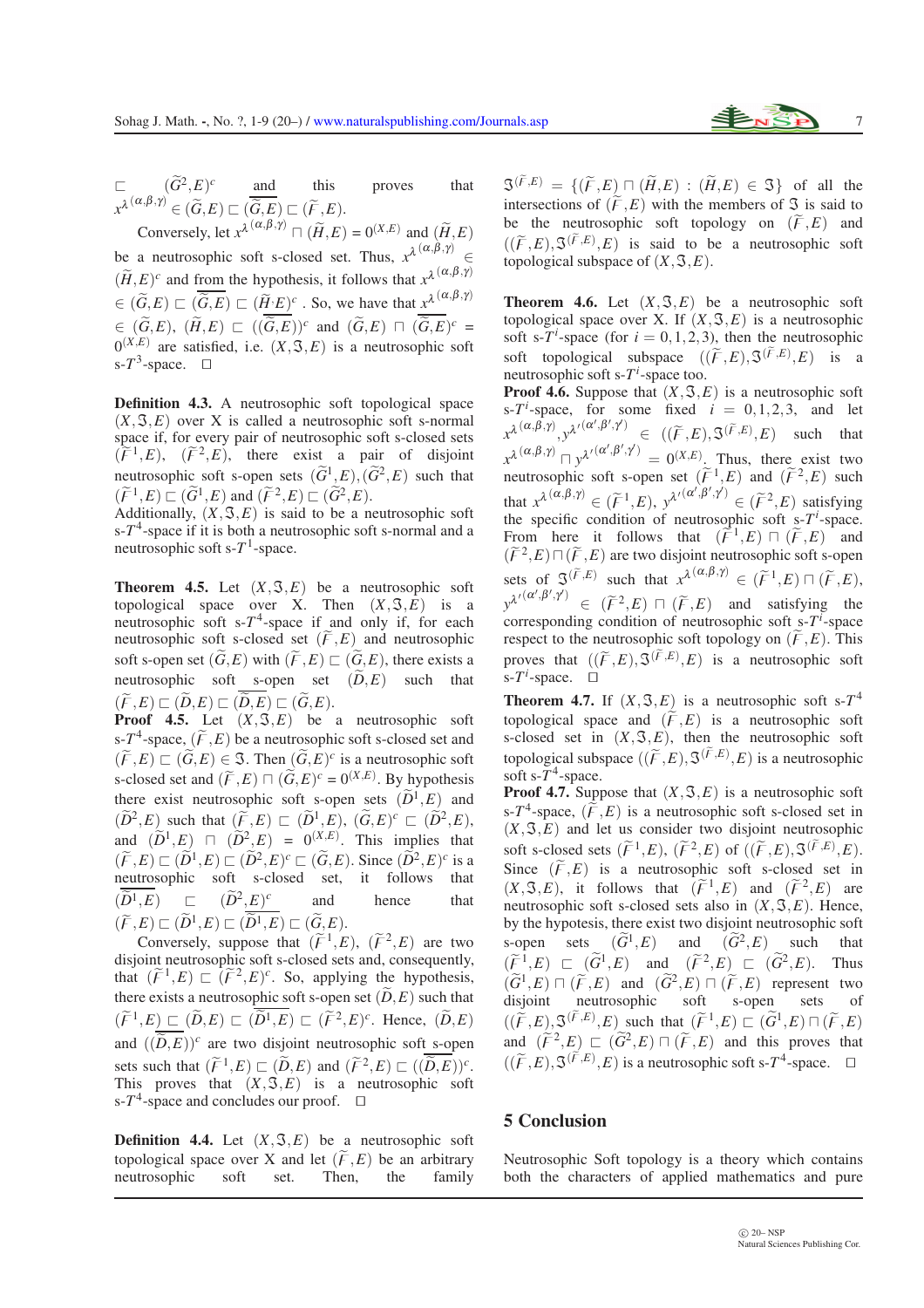mathematics and this is why it is supposed to be a very important branch of mathematics. In this our particular study we have first defined the notion of neutrosophic soft s-open set and, by means of soft points, we have given some peculiar examples. Furthermore, using such a new notion, we studied the first three separation axioms s-*T i* (with  $i = 0, 1, 2$ ) for the neutrosphic soft topological spaces and we have also extended the investigation to other separation axioms such as s-regular,  $s - T^3$ , s-normal and  $s-T^4$ , by proving some relationships between them and some other relevant results concerning hereditary and subspaces.

### Acknowledgement

The authors would like to express their sincere gratitude to the Anonymous Referee for his/her help in bringing the manuscript in a meaningful form.

#### References

- <span id="page-8-1"></span>[1] F. Smarandache, Neutrosophic set, a generalisation of the intuitionistic fuzzy sets, Int J Pure Appl Math. 24, 287–297 (2005).
- <span id="page-8-3"></span><span id="page-8-2"></span>[2] L.A. Zadeh, Fuzzy sets, Inform Control. 8, 338–353 (1965).
- [3] K. Atanassov, Intuitionistic fuzzy sets, Fuzzy sets Syst. 20, 87–96 (1986).
- <span id="page-8-4"></span>[4] T. Bera, N.K. Mahapatra, On neutrosophic soft function, Ann fuzzy Math Inform. 12, 101–199 (2016).
- <span id="page-8-5"></span>[5] A.A. Salma, S.A. Alblowi, Neutrosophic set and Neutrosophic topological spaces, IOSR J Math. 3, 31– 35 (2012).
- <span id="page-8-6"></span>[6] D. Molodtsov, Soft set theory-first results, Comput Math Appl. 37, 19–31 (1999).
- <span id="page-8-7"></span>[7] M. Shabir, M. Naz, On soft topological spaces, IOSR J Math. 61, 1786–1799 (2011).
- <span id="page-8-8"></span>[8] S. Bayramov, C. Gunduz, On intuitionistic fuzzy soft topological spaces, TWMS J Pure Appl Math. 5, 66–79 (2014).
- <span id="page-8-9"></span>[9] S. Bayramov, C. Gunduz, A new approach to separability and compactness in soft topological spaces, TWMS J Pure Appl Math. 9, 82–93 (2018).
- <span id="page-8-10"></span>[10] N. Cagman, S. Karatas, S. Enginoglu, Soft topology, Comput Math Appl. 62 (2011) 351–358.
- <span id="page-8-11"></span>[11] A.C. Gunduz, S. Bayramov, On the Tietze extension theorem in soft topological spaces, Proceedings of the Institute of Mathematics and Mechanics of the National Academy of Sciences of Azerbaijan. 43, 105–115 (2017).
- <span id="page-8-12"></span>[12] P.K. MajI, Neutrosophic soft set, Ann Fuzzy Math Inform. 5, 157–168 (2013).
- <span id="page-8-13"></span>[13] I. Deli, S. Broumi, Neutrosophic soft relations and some properties, Ann Fuzzy Math Inform. 9, 169–182 (2015).
- <span id="page-8-14"></span>[14] T. Bera, N.K. Mahapatra, Introduction to neutrosophic soft topological space, Opsearch. 54, 841–867 (2017).
- <span id="page-8-15"></span>[15] S. Guzide, A New Construction of Spheres Via Soft Real Numbers and Soft Points, Mathematics Letters. 4(3), 39–43 (2018).
- <span id="page-8-16"></span>[16] S. Guzide, Soft Topology Generated by L-Soft Sets, Journal of New Theory. 4(24), 88–100 (2018).
- <span id="page-8-17"></span>[17] S. Guzide, The Parameterizations Reduction of Soft Point and its Applications with Soft Matrix, International Journal of Computer Applications. 164(1), 1–6 (2017).
- <span id="page-8-18"></span>[18] S. Guzide, A Comparative Research on the definition of Soft Point, International Journal of Computer Applications. 163(2), 1–4 (2017).
- <span id="page-8-19"></span>[19] A. M. Khattak, M. Zamir, M. Alam, F. Nadeem, S. Jabeen, A. Zaighum,'Weak Soft Open Sets in Soft Bi Topological Spaces', Journal of Mathematical Extension, 14, 85-116 (2020).
- <span id="page-8-20"></span>[20] A. M. Khattak, F. Nadeem, M. Zamir, G. Nordo, C. Park, M. Gul,'Other separation axioms in soft bi-topological space', Mayala Journal of Matematik, 7(4), 724–734 (2019).
- <span id="page-8-21"></span>[21] A. M. Khattak, N. Hanif, F. Nadeem, M. Zamir, C. Park, G. Nordo, S. Jabeen,'Soft b-Separation Axioms in Neutrosophic Soft Topological Structures', Ann. Fuzzy Math. Inform. 18(1), 93–105 (2019).
- <span id="page-8-22"></span>[22] A. Mehmood, F. Nadeem, G. Nordo, M. Zamir, C. Park, H. Kalsoom, S. Jabeen, M. I. Khan,'Generalized Neutrosophic Separation Axioms in Neutrosophic Soft Topological Spaces', Neutrosophic Sets and Systems, 32(1), 38–51 (2020).
- <span id="page-8-23"></span>[23] A. Mehmood, F. Nadeem, C. Park, G. Nordo, S. Abdullah, Neutrosophic soft topological structure relative to most generalized neutrosophic soft open set, Communication in Mathematics and Applications, [In press]

<span id="page-8-0"></span>

Arif Mehmood is Ph.D from Riphah International University Sector I-14, Islamabad, Pakistan with specialization in Soft Topology, Neutrosophic Soft Topology, Vague Soft Topology, Bi-Polar Soft Topological Spaces and fixed points theory. He is faculty

member of mathematics department in university of science and technology Bannu, Pakistan. He has strong research background. He is in affiliation with different Universities researchers in Pakistan and outside Pakistan. He supervised more than fifty five M. Phil students inside and outside the country. He has published more than seventy research papers in national and international journals.